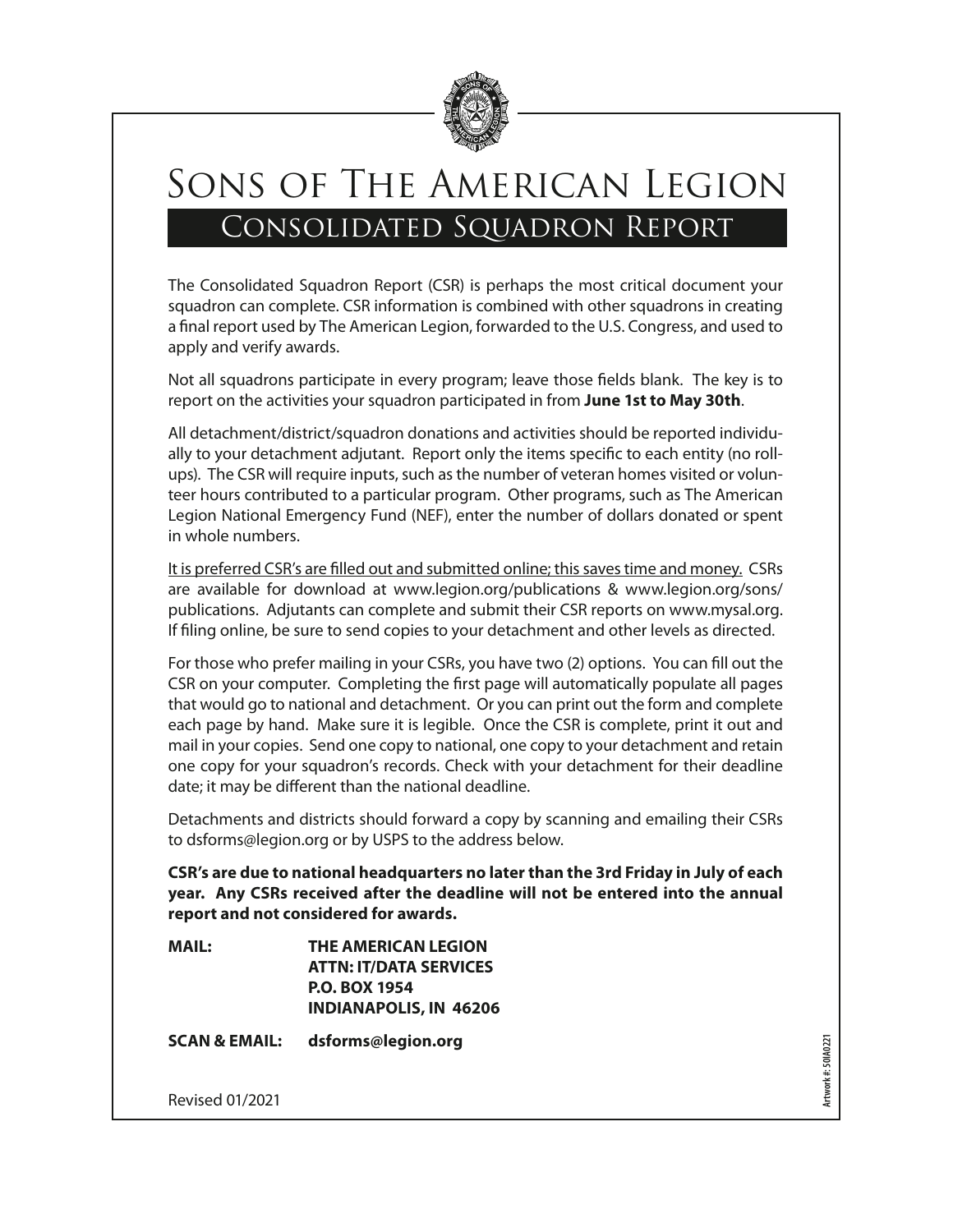**Sons of The American Legion |** CONSOLIDATED SQUADRON REPORT

## JUNE 1,

| to MAY 31, |  |
|------------|--|
|------------|--|

|  |  | lease check <b>one</b> box indicating the reporting entity leve |  |
|--|--|-----------------------------------------------------------------|--|
|  |  |                                                                 |  |

| Please check <b>one</b> box indicating the reporting entity level: | Detachment<br>$\blacksquare$ | <b>District</b> | Squadron |                                            |
|--------------------------------------------------------------------|------------------------------|-----------------|----------|--------------------------------------------|
|                                                                    | Detachment (State)           |                 | District |                                            |
| Squadron Number                                                    |                              |                 |          | Squadron Name                              |
| Paid-to-Date Membership Count, Current Year                        |                              |                 |          | Paid-Up Final Membership Count, Prior Year |

\_\_\_\_\_\_\_\_\_\_\_\_\_\_\_\_\_\_\_\_\_\_\_\_\_\_\_\_\_\_\_\_\_\_\_\_\_\_\_\_\_\_\_\_\_\_\_\_\_\_\_\_\_\_\_ City/Town **8** \_\_\_\_\_\_\_\_\_\_\_\_\_ Zip Code

If the reporting entity is a District (or Detachment) the entity agrees that their report of dollars and hours ONLY INCLUDES those approved and expended by Officers and Members of that entity, and ARE NOT cumulative of the Squadrons (or Squadrons and Districts) that they represent.

*Please type or print all information clearly. For the program details below only mark lines for which you are reporting data (leave '0' values blank).*

### **AMERICANISM**

|                                  | 1 ________________________ Donations, Boys State / Girls State                                                                                                                                                                |                                                                                                                                                                                                                                                                                                                                                    | No. of Hours, Boys State / Girls State                                                                          |  |  |  |
|----------------------------------|-------------------------------------------------------------------------------------------------------------------------------------------------------------------------------------------------------------------------------|----------------------------------------------------------------------------------------------------------------------------------------------------------------------------------------------------------------------------------------------------------------------------------------------------------------------------------------------------|-----------------------------------------------------------------------------------------------------------------|--|--|--|
|                                  | 3 Donations, 5-Star / 10-Ideals Education                                                                                                                                                                                     |                                                                                                                                                                                                                                                                                                                                                    | No. of Hours, 5-Star / 10-Ideals Education                                                                      |  |  |  |
|                                  | 5 ___________________ Donations, Flags Presented (All Sizes/Events)                                                                                                                                                           | $\bullet$ $\qquad \qquad$ $\qquad \qquad$ $\qquad$ $\qquad$ $\qquad$ $\qquad$ $\qquad$ $\qquad$ $\qquad$ $\qquad$ $\qquad$ $\qquad$ $\qquad$ $\qquad$ $\qquad$ $\qquad$ $\qquad$ $\qquad$ $\qquad$ $\qquad$ $\qquad$ $\qquad$ $\qquad$ $\qquad$ $\qquad$ $\qquad$ $\qquad$ $\qquad$ $\qquad$ $\qquad$ $\qquad$ $\qquad$ $\qquad$ $\qquad$ $\qquad$ | No. of Hours, Flags Presented (All Sizes/Events)                                                                |  |  |  |
| $7 \underline{\hspace{1cm}}$ N/A | N/A                                                                                                                                                                                                                           | $8 \overline{\phantom{a}}$                                                                                                                                                                                                                                                                                                                         | No. of Flags Presented (All Sizes/Events)                                                                       |  |  |  |
|                                  | 9 __________________ Donations, Flag Education Programs                                                                                                                                                                       | $\overline{\mathbf{10}}$ $\overline{\phantom{10}}$                                                                                                                                                                                                                                                                                                 | No. of Hours, Flag Education Programs                                                                           |  |  |  |
|                                  | 11 Donations, Scholarships Awarded                                                                                                                                                                                            | $12$ and $12$ and $12$ and $12$ and $12$ and $12$ and $12$ and $12$ and $12$ and $12$ and $12$ and $12$ and $12$ and $12$ and $12$ and $12$ and $12$ and $12$ and $12$ and $12$ and $12$ and $12$ and $12$ and $12$ and $12$                                                                                                                       | No. of Hours, Other Educational Programs                                                                        |  |  |  |
|                                  | 13 Donations, Oratorical Contest                                                                                                                                                                                              | $14$ and $\sim$ 14                                                                                                                                                                                                                                                                                                                                 | No. of Hours, Oratorical Contest                                                                                |  |  |  |
|                                  |                                                                                                                                                                                                                               | $16$ and $\sim$ and $\sim$ and $\sim$ and $\sim$                                                                                                                                                                                                                                                                                                   | No. of Hours, Color Guard                                                                                       |  |  |  |
|                                  | 17 ________________________ Donations, Other Organizations                                                                                                                                                                    | $18$ and $\sim$ and $\sim$ and $\sim$ $\sim$ $\sim$ $\sim$                                                                                                                                                                                                                                                                                         | No. of Hours, Community Service                                                                                 |  |  |  |
|                                  | 19 ___________________ Donations, Scouting                                                                                                                                                                                    |                                                                                                                                                                                                                                                                                                                                                    | 20 No. of Hours, Scouting                                                                                       |  |  |  |
|                                  | 21 Donations, Junior Shooting Sports                                                                                                                                                                                          |                                                                                                                                                                                                                                                                                                                                                    | 22 No. of Hours, Junior Shooting Sports                                                                         |  |  |  |
|                                  | 23 Donations, American Legion Baseball                                                                                                                                                                                        |                                                                                                                                                                                                                                                                                                                                                    | 24 No. of Hours, American Legion Baseball                                                                       |  |  |  |
|                                  | 25 ___________________ Donations, Other Teams Sponsored                                                                                                                                                                       |                                                                                                                                                                                                                                                                                                                                                    | 26 ________________ No. of Hours, Other Teams Sponsored                                                         |  |  |  |
|                                  | 27 ________________________ Donations, Blood Drives                                                                                                                                                                           |                                                                                                                                                                                                                                                                                                                                                    | 28 No. of Hours, Blood Drives                                                                                   |  |  |  |
|                                  | 29 Donations, National Emergency Fund                                                                                                                                                                                         |                                                                                                                                                                                                                                                                                                                                                    | 30 No. of Hours, National Emergency Fund                                                                        |  |  |  |
|                                  | <b>31</b> Donations, Legacy Scholarship Fund                                                                                                                                                                                  |                                                                                                                                                                                                                                                                                                                                                    | 32 _______________ No. of Hours, Legacy Scholarship Fund                                                        |  |  |  |
|                                  | 33 __________________ Donations, Other Americanism Projects                                                                                                                                                                   |                                                                                                                                                                                                                                                                                                                                                    | 34 ________________ No. of Hours, Other Americanism Projects                                                    |  |  |  |
|                                  |                                                                                                                                                                                                                               |                                                                                                                                                                                                                                                                                                                                                    |                                                                                                                 |  |  |  |
|                                  |                                                                                                                                                                                                                               | <b>CHILDREN &amp; YOUTH</b>                                                                                                                                                                                                                                                                                                                        |                                                                                                                 |  |  |  |
|                                  | 1 Donations, Child Welfare Foundation                                                                                                                                                                                         |                                                                                                                                                                                                                                                                                                                                                    | 2 No. of Hours, Child Welfare Foundation                                                                        |  |  |  |
|                                  | 3 _____________________ Donations, Special Olympics                                                                                                                                                                           |                                                                                                                                                                                                                                                                                                                                                    | 4 _______________ No. of Hours, Special Olympics                                                                |  |  |  |
|                                  | 5 Donations, Children's Miracle Network                                                                                                                                                                                       |                                                                                                                                                                                                                                                                                                                                                    | 6 No. of Hours, Children's Miracle Network                                                                      |  |  |  |
|                                  | 7 Donations, Ronald McDonald House                                                                                                                                                                                            |                                                                                                                                                                                                                                                                                                                                                    | 8 No. of Hours, Ronald McDonald House                                                                           |  |  |  |
|                                  | 9 Donations, Children's Organ Trans. Assn.                                                                                                                                                                                    |                                                                                                                                                                                                                                                                                                                                                    | 10 No. of Hours, Children's Organ Trans. Assn.                                                                  |  |  |  |
|                                  | 11 Donations, T.A.L. Vets. and Child. Found.                                                                                                                                                                                  |                                                                                                                                                                                                                                                                                                                                                    | 12 No. of Hours, T.A.L. Vets. and Child. Found.                                                                 |  |  |  |
|                                  |                                                                                                                                                                                                                               |                                                                                                                                                                                                                                                                                                                                                    | 14 No. of Hours, Other C&Y Projects                                                                             |  |  |  |
|                                  |                                                                                                                                                                                                                               |                                                                                                                                                                                                                                                                                                                                                    |                                                                                                                 |  |  |  |
|                                  |                                                                                                                                                                                                                               | <b>VETERANS AFFAIRS &amp; REHABILITATION</b>                                                                                                                                                                                                                                                                                                       |                                                                                                                 |  |  |  |
|                                  | 1 ____________________ Donations, V.A. Medical Ctrs. & Facilities                                                                                                                                                             |                                                                                                                                                                                                                                                                                                                                                    | 2 No. of Hours, V.A. Medical Ctrs. & Facilities                                                                 |  |  |  |
|                                  | 3 Donations, State Veterans Facilities                                                                                                                                                                                        |                                                                                                                                                                                                                                                                                                                                                    | 4 _______________ No. of Hours, State Veterans Facilities                                                       |  |  |  |
|                                  | 5 _________________ Donations, Nat'l Veterans Assist. Day                                                                                                                                                                     |                                                                                                                                                                                                                                                                                                                                                    | 6 _________________ No. of Hours, Nat'l Veterans Assist. Day                                                    |  |  |  |
|                                  | 7 ________________ Donations, Operation Comfort Warriors                                                                                                                                                                      |                                                                                                                                                                                                                                                                                                                                                    | 8 No. of Hours, Operation Comfort Warriors                                                                      |  |  |  |
|                                  | 9 Donations, Fisher House                                                                                                                                                                                                     |                                                                                                                                                                                                                                                                                                                                                    | 10 ________________ No. of Hours, Fisher House                                                                  |  |  |  |
|                                  | 11 Donations, Other VA&R Projects                                                                                                                                                                                             |                                                                                                                                                                                                                                                                                                                                                    | 12 ________________ No. of Hours, Other VA&R Projects                                                           |  |  |  |
|                                  |                                                                                                                                                                                                                               | <b>VETERANS EMPLOYMENT &amp; EDUCATION</b>                                                                                                                                                                                                                                                                                                         |                                                                                                                 |  |  |  |
|                                  |                                                                                                                                                                                                                               |                                                                                                                                                                                                                                                                                                                                                    |                                                                                                                 |  |  |  |
|                                  | Donations, VE&E Projects                                                                                                                                                                                                      |                                                                                                                                                                                                                                                                                                                                                    | No. of Hours, <b>VE&amp;E Projects</b>                                                                          |  |  |  |
|                                  |                                                                                                                                                                                                                               | <b>INTERNAL AFFAIRS</b>                                                                                                                                                                                                                                                                                                                            |                                                                                                                 |  |  |  |
|                                  |                                                                                                                                                                                                                               |                                                                                                                                                                                                                                                                                                                                                    |                                                                                                                 |  |  |  |
|                                  | 1 Other Donations, Not Covered Above                                                                                                                                                                                          |                                                                                                                                                                                                                                                                                                                                                    | 2 Other Hours, Not Covered Above                                                                                |  |  |  |
|                                  |                                                                                                                                                                                                                               |                                                                                                                                                                                                                                                                                                                                                    |                                                                                                                 |  |  |  |
|                                  | Signature and the state of the state of the state of the state of the state of the state of the state of the state of the state of the state of the state of the state of the state of the state of the state of the state of |                                                                                                                                                                                                                                                                                                                                                    | Date and the set of the set of the set of the set of the set of the set of the set of the set of the set of the |  |  |  |
|                                  | Contact Phone Number: ( )                                                                                                                                                                                                     |                                                                                                                                                                                                                                                                                                                                                    |                                                                                                                 |  |  |  |
|                                  |                                                                                                                                                                                                                               |                                                                                                                                                                                                                                                                                                                                                    |                                                                                                                 |  |  |  |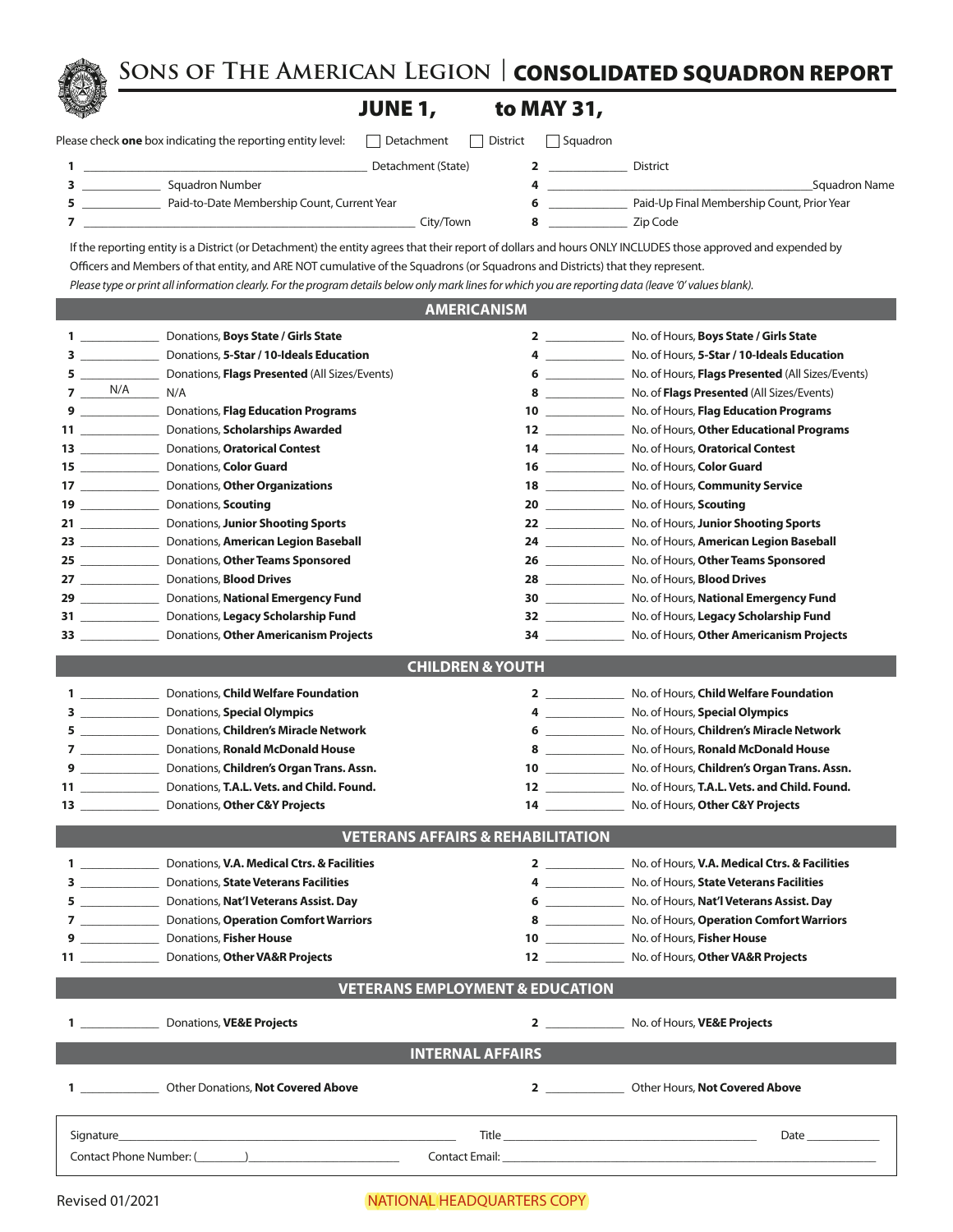**Sons of The American Legion |** CONSOLIDATED SQUADRON REPORT



# **JUNE 1**

|  | to MAY 31, |  |
|--|------------|--|
|--|------------|--|

| Please check one box indicating the reporting entity level: | Detachment District Squadron |  |  |
|-------------------------------------------------------------|------------------------------|--|--|
|-------------------------------------------------------------|------------------------------|--|--|

| , , , , , , ,                                     | www.com |  |
|---------------------------------------------------|---------|--|
| $\Box$ Detachment $\Box$ Dictrict $\Box$ Causdron |         |  |

| Detachment (State)                          | District                                   |
|---------------------------------------------|--------------------------------------------|
| Squadron Number                             | Squadron Name                              |
| Paid-to-Date Membership Count, Current Year | Paid-Up Final Membership Count, Prior Year |
| Citv/Town                                   | Zip Code                                   |

If the reporting entity is a District (or Detachment) the entity agrees that their report of dollars and hours ONLY INCLUDES those approved and expended by Officers and Members of that entity, and ARE NOT cumulative of the Squadrons (or Squadrons and Districts) that they represent. *Please type or print all information clearly. For the program details below only mark lines for which you are reporting data (leave '0' values blank).*

#### **AMERICANISM**

| $1 \qquad \qquad$                | Donations, Boys State / Girls State                                                                             | 2 $\overline{\phantom{a}}$                                                                                                                                                                                                                                                                                                         | No. of Hours, Boys State / Girls State                      |
|----------------------------------|-----------------------------------------------------------------------------------------------------------------|------------------------------------------------------------------------------------------------------------------------------------------------------------------------------------------------------------------------------------------------------------------------------------------------------------------------------------|-------------------------------------------------------------|
|                                  | Donations, 5-Star / 10-Ideals Education                                                                         | $\overline{4}$ and $\overline{4}$ and $\overline{4}$ and $\overline{4}$ and $\overline{4}$ and $\overline{4}$ and $\overline{4}$ and $\overline{4}$ and $\overline{4}$ and $\overline{4}$ and $\overline{4}$ and $\overline{4}$ and $\overline{4}$ and $\overline{4}$ and $\overline{4}$ and $\overline{4}$ and $\overline{4}$ and | No. of Hours, 5-Star / 10-Ideals Education                  |
| 5                                | Donations, Flags Presented (All Sizes/Events)                                                                   | $6 \hspace{0.1cm}$                                                                                                                                                                                                                                                                                                                 | No. of Hours, Flags Presented (All Sizes/Events)            |
| $7 \underline{\hspace{1cm}} N/A$ | N/A<br>$\mathbb{R}$                                                                                             |                                                                                                                                                                                                                                                                                                                                    | No. of Flags Presented (All Sizes/Events)                   |
| $9 \overline{\hspace{1.5cm}}$    | Donations, Flag Education Programs                                                                              |                                                                                                                                                                                                                                                                                                                                    | No. of Hours, Flag Education Programs                       |
| 11 ___________                   | Donations, Scholarships Awarded                                                                                 |                                                                                                                                                                                                                                                                                                                                    | No. of Hours, Other Educational Programs                    |
|                                  | Donations, Oratorical Contest                                                                                   | $14$ and $\sim$                                                                                                                                                                                                                                                                                                                    | No. of Hours, Oratorical Contest                            |
|                                  | Donations, Color Guard                                                                                          |                                                                                                                                                                                                                                                                                                                                    | No. of Hours, Color Guard                                   |
|                                  | Donations, Other Organizations                                                                                  |                                                                                                                                                                                                                                                                                                                                    | No. of Hours, Community Service                             |
| $19 \overline{\qquad \qquad }$   | Donations, Scouting                                                                                             | 20                                                                                                                                                                                                                                                                                                                                 | No. of Hours, Scouting                                      |
|                                  | Donations, Junior Shooting Sports                                                                               | 22                                                                                                                                                                                                                                                                                                                                 | No. of Hours, Junior Shooting Sports                        |
|                                  | Donations, American Legion Baseball                                                                             |                                                                                                                                                                                                                                                                                                                                    | No. of Hours, American Legion Baseball                      |
| 25 _____________                 | Donations, Other Teams Sponsored                                                                                |                                                                                                                                                                                                                                                                                                                                    | No. of Hours, Other Teams Sponsored                         |
|                                  | 27 ____________________ Donations, Blood Drives                                                                 | 28                                                                                                                                                                                                                                                                                                                                 | No. of Hours, <b>Blood Drives</b>                           |
|                                  | 29 ___________________ Donations, National Emergency Fund                                                       |                                                                                                                                                                                                                                                                                                                                    | No. of Hours, National Emergency Fund                       |
|                                  | 31 ______________________ Donations, Legacy Scholarship Fund                                                    | $\begin{array}{c c} \n32 & \phantom{244} \end{array}$                                                                                                                                                                                                                                                                              | No. of Hours, Legacy Scholarship Fund                       |
|                                  | 33 Donations, Other Americanism Projects                                                                        | $34$ and $\sim$ and $\sim$ and $\sim$                                                                                                                                                                                                                                                                                              | No. of Hours, Other Americanism Projects                    |
|                                  |                                                                                                                 |                                                                                                                                                                                                                                                                                                                                    |                                                             |
|                                  |                                                                                                                 | <b>CHILDREN &amp; YOUTH</b>                                                                                                                                                                                                                                                                                                        |                                                             |
|                                  | 1 __________________ Donations, Child Welfare Foundation                                                        |                                                                                                                                                                                                                                                                                                                                    | 2 No. of Hours, Child Welfare Foundation                    |
|                                  | 3 ________________________ Donations, Special Olympics                                                          |                                                                                                                                                                                                                                                                                                                                    | 4 No. of Hours, Special Olympics                            |
|                                  | 5 _________________ Donations, Children's Miracle Network                                                       |                                                                                                                                                                                                                                                                                                                                    | 6 ________________ No. of Hours, Children's Miracle Network |
|                                  | 7 Donations, Ronald McDonald House                                                                              |                                                                                                                                                                                                                                                                                                                                    | 8 ________________ No. of Hours, Ronald McDonald House      |
|                                  | 9 ____________________ Donations, Children's Organ Trans. Assn.                                                 | 10                                                                                                                                                                                                                                                                                                                                 | No. of Hours, Children's Organ Trans. Assn.                 |
|                                  | 11 Donations, T.A.L. Vets. and Child. Found.                                                                    | $12 \quad \qquad \qquad$                                                                                                                                                                                                                                                                                                           | No. of Hours, T.A.L. Vets. and Child. Found.                |
|                                  |                                                                                                                 |                                                                                                                                                                                                                                                                                                                                    | 14 No. of Hours, Other C&Y Projects                         |
|                                  |                                                                                                                 |                                                                                                                                                                                                                                                                                                                                    |                                                             |
|                                  |                                                                                                                 | <b>VETERANS AFFAIRS &amp; REHABILITATION</b>                                                                                                                                                                                                                                                                                       |                                                             |
|                                  | 1 Donations, V.A. Medical Ctrs. & Facilities                                                                    |                                                                                                                                                                                                                                                                                                                                    | 2 No. of Hours, V.A. Medical Ctrs. & Facilities             |
|                                  | 3 _____________________ Donations, State Veterans Facilities                                                    | $4\,$ $\,$                                                                                                                                                                                                                                                                                                                         | No. of Hours, State Veterans Facilities                     |
|                                  | 5 __________________ Donations, Nat'l Veterans Assist. Day                                                      | $6 \qquad \qquad$                                                                                                                                                                                                                                                                                                                  | No. of Hours, Nat'l Veterans Assist. Day                    |
|                                  | 7 ____________________ Donations, Operation Comfort Warriors                                                    | $8 \overline{ }$                                                                                                                                                                                                                                                                                                                   | No. of Hours, Operation Comfort Warriors                    |
|                                  | 9 Donations, Fisher House                                                                                       |                                                                                                                                                                                                                                                                                                                                    | No. of Hours, Fisher House                                  |
|                                  | 11 Donations, Other VA&R Projects                                                                               | $12$ and $12$ and $12$ and $12$ and $12$ and $12$ and $12$ and $12$ and $12$ and $12$ and $12$ and $12$ and $12$ and $12$ and $12$ and $12$ and $12$ and $12$ and $12$ and $12$ and $12$ and $12$ and $12$ and $12$ and $12$                                                                                                       | No. of Hours, Other VA&R Projects                           |
|                                  |                                                                                                                 | <b>VETERANS EMPLOYMENT &amp; EDUCATION</b>                                                                                                                                                                                                                                                                                         |                                                             |
|                                  |                                                                                                                 |                                                                                                                                                                                                                                                                                                                                    |                                                             |
|                                  | Donations, VE&E Projects                                                                                        | 2                                                                                                                                                                                                                                                                                                                                  | No. of Hours, VE&E Projects                                 |
|                                  |                                                                                                                 | <b>INTERNAL AFFAIRS</b>                                                                                                                                                                                                                                                                                                            |                                                             |
|                                  |                                                                                                                 |                                                                                                                                                                                                                                                                                                                                    |                                                             |
|                                  | 1 Other Donations, Not Covered Above                                                                            |                                                                                                                                                                                                                                                                                                                                    | 2 Other Hours, Not Covered Above                            |
|                                  |                                                                                                                 |                                                                                                                                                                                                                                                                                                                                    |                                                             |
| Signature                        |                                                                                                                 |                                                                                                                                                                                                                                                                                                                                    |                                                             |
|                                  | Contact Phone Number: (Casset Alexander Alexander Alexander Alexander Alexander Alexander Alexander Alexander A |                                                                                                                                                                                                                                                                                                                                    |                                                             |
|                                  |                                                                                                                 |                                                                                                                                                                                                                                                                                                                                    |                                                             |